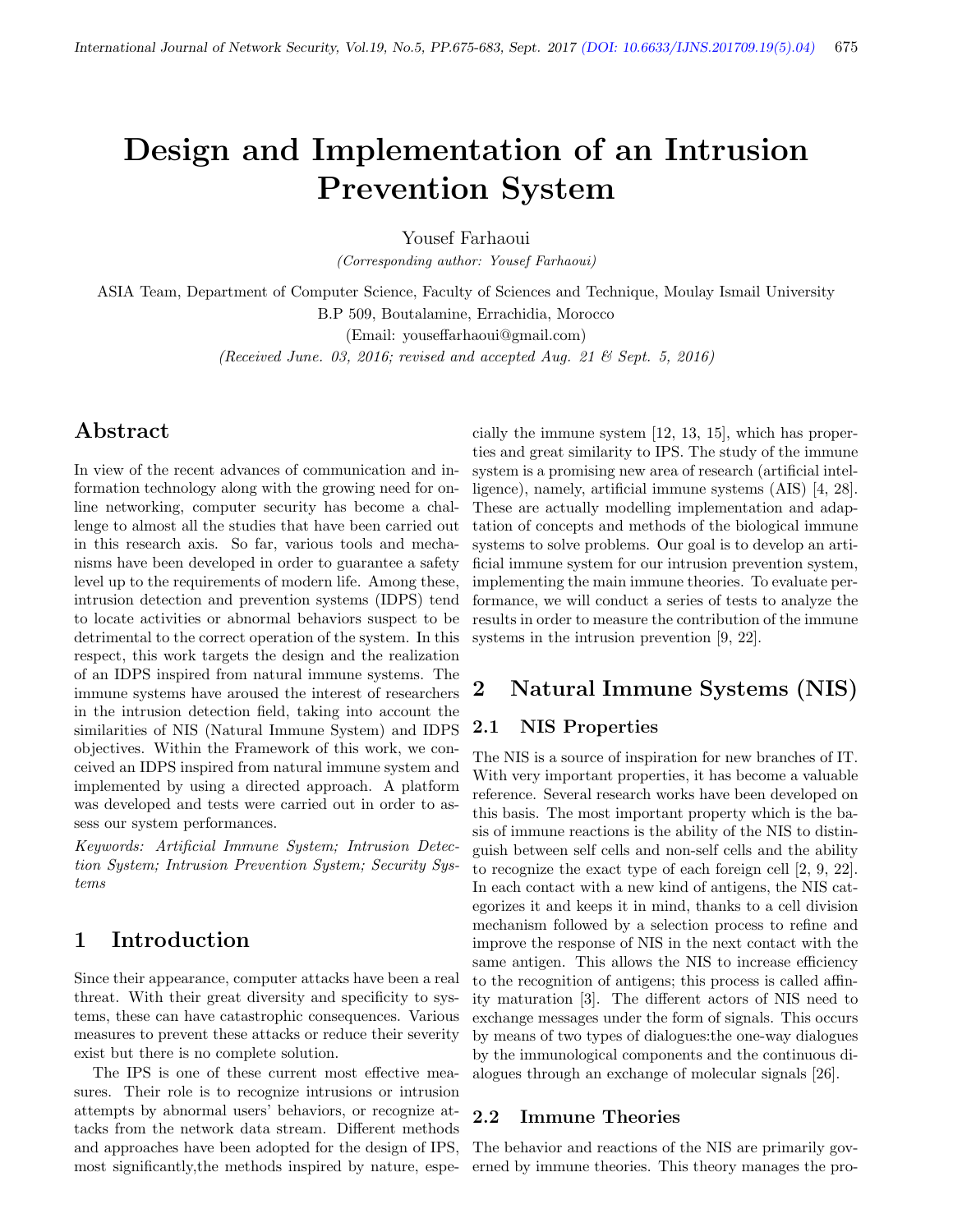cess of creating cells. In particular, it manages the creative process at the level of the discrimination between self and non-self cells. Lymphocytes have receptors on their surfaces. Lymphocytes from the bone marrow migrate to the thymus, at this stage they are called immature or naïve T cells. Their para-topes undergo a process of pseudo-random genetic rearrangement. After that, a very important test is introduced [1, 7]. The recognition of an antigen by B cells, which produce specific antibodies. The antibody associated with the antigen using receptor then using cells such as T aide uses, B cells of stimulated and a proliferation process allows B cells to reproduce by creating clones themselves [6]. A second process will select among those new cells with a high affinity to make memory cells [19].

# 3 Artificial Immune Systems

Artificial Immune Systems (AIS) is a new branch of artificial intelligence. Inspired from remarkable properties and concepts of biological immune system [4], AIS are designed to solve various problems. Theyare a mathematical or computer implementation of the operation of the natural immune system.

### 3.1 Modelling AIS

The common model known as the Framework of AIS defines the rules to be complied by AIS and the process to develop new approaches. The necessary conditions are [5]: The representation of the system components. Adapting procedures to monitor the evolution of the system. The two conditions mentioned above are imperative for the development of a framework to define AIS [3]. Then, the form of an antibody consists of a set of l parameters. These parameters may be represented by a point in a space of l dimensions. A first notes that in this plan, those antibodies are close to each other. Population or repertoire of N individuals is modelled as a space forms a finite volume V containing N points. An antigen is represented by the point  $Ag = \langle Ag_1, Ag_2, ..., Ag_l \rangle$ , an antibody is also represented by a point  $Ab = \langle Ab_1, Ab_2, ..., Ab_l \rangle$ . To measure the degree of completeness between the antigen and the antibodies, several techniques can be used. Most often the distances are used [17]:

Euclidean distance

$$
D = \sqrt{\sum_{i=1}^{l} (Ab_i - Ag_i)^2}
$$

Manhattan distance

$$
D = \sum_{i=1}^{l} \|Ab_i - Ag_i\|
$$

Hamming distance

$$
D = \sum_{i=1}^{l} \delta_i \ with \begin{cases} 1 & \text{if } Ab_i \neq Ag_i \\ \delta_i = 0 & \text{if } not \end{cases}
$$

if D  $\uparrow \Rightarrow$  Affinity ↓.

So, we notice that the antigen-antibody affinity is relative to the distance in the space between them.Once the antigens and antibodies are represented, the quantitative function of the defined Completeness degree between them, it remains only to implement the immune theories.

### 3.2 Immune Algorithms

The Algorithm 1 Show how immune theory work. This theory is based on the principle that only the cells having the antigen recognize the antigen proliferate and become memory cells. The clonal selection algorithm is based on the following processes:

- Holding a set of memory cells;
- Selection and cloning of the most stimulated antibodies;
- Re-selection clones proportionally to the affinity with the antigen;
- Removal of unstimulated antibodies.
- The maturation of their affinity [3].

#### Algorithm 1 Clonal selection algorithm

1: Begin

- 2:  $P = set of shapes to be recognized$
- 3: M = Population random individuals
- 4: while Aminimal form is not recognized do
- 5: for  $i = 1$  to size of  $(P)$  do

$$
6: \qquad \text{aff} = \text{affinite}(Pi, Mi).
$$

- 7: end for
- 8: Select  $n_1$  elements having the best affinity with the elements of M.
- 9: Generate copies of these elements in proportion to their affinity with the antigen.
- 10: Mutate all copies proportionately with their.
- 11: Add mutated individuals in the population M.
- 12: Choose  $n_2$  of these mutated elements (optimized) as memory.

#### 13: end while

14: End

This concept is very interesting, especially for systems monitoring applications and detection and prevention of abnormal or unusual uses [5]. The problem of protection of computer systems in the learning problem of distinguishing between self and non-self. Rather, they compare the loads detection problem within the systems to the process of adverse selection which takes place in the thymus [25].

The algorithm 2 illustrates a summary of the negative selection algorithm.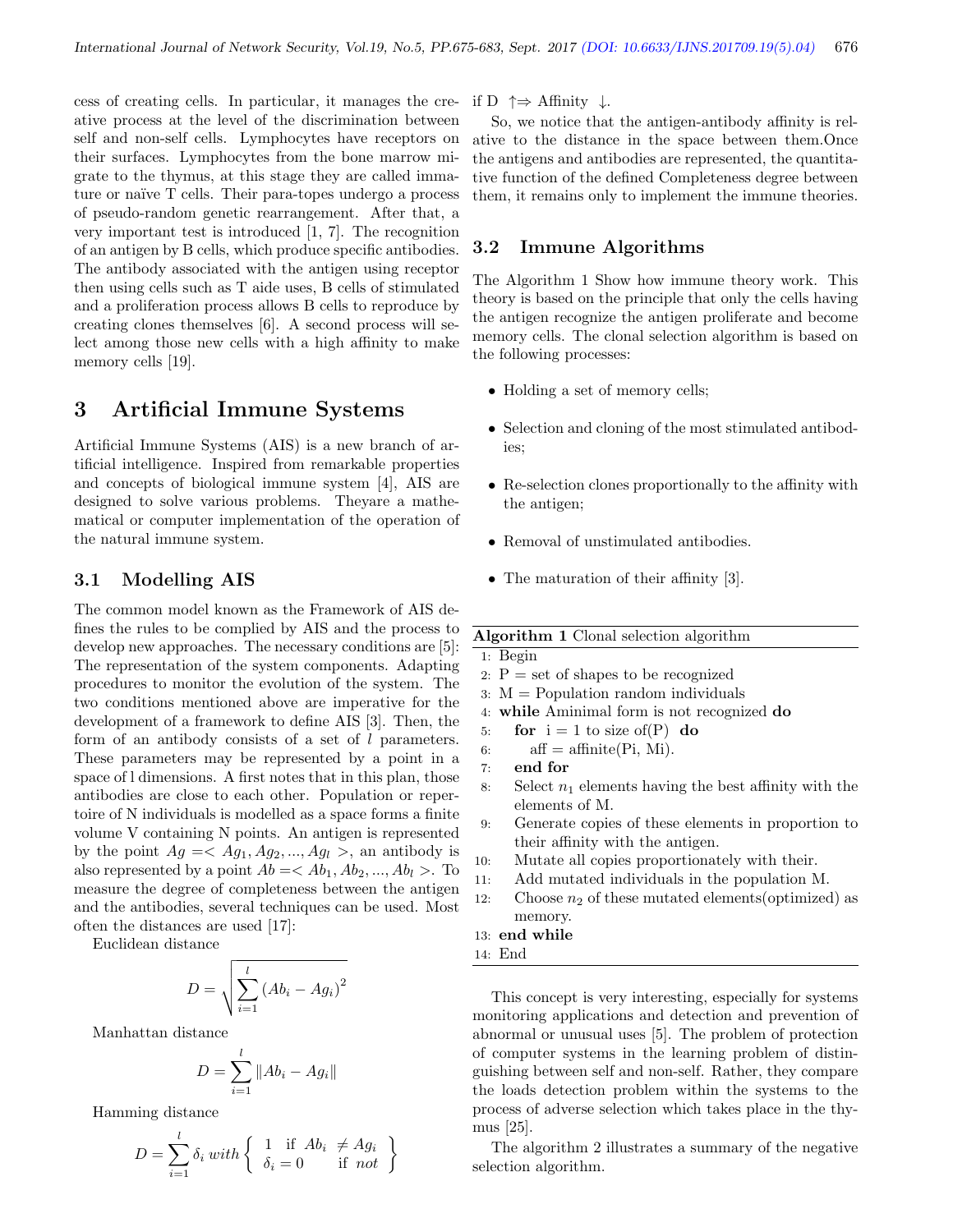

Figure 1: The method of negative selection

Algorithm 2 Negative selection algorithm

- 1: Begin
- 2:  $S = set of elements of the self.$
- 3:  $D = a$  detector array.
- 4: Seuil $Aff =$ affinity threshold.
- 5: while i < nb Detectors do
- 6: Generating a  $d_i$  detector so that it has no affinity with a member S.
- 7: if affinity $(d_i, S_i) >$  SeuilAff then
- 8: classified  $S_i$  as non-self.
- 9: else
- 10: classified  $S_i$  as self.
- 11: end if
- 12: end while
- 13: return a set of detectors D
- 14: End

## 3.3 Immune Systems Intrusion Detection and Prevention Systems (IDPS)

It is important to recall the functions or the fundamental properties that must satisfy an IDPS as listed in [13, 15]. We will, eventually, try to see what is offered in the parallel artificial immune systems and make the analogy between all IDPS [10, 12, 14]:

- Robust: The IDPS must have different points of detection and prevention, and should be highly resistant to attacks.
- Configurable: The IDPS must be easily configurable based on each machine on which it will be deployed. The degree of dependence on the operating system must be minimized.
- Expandable: Adding new hosts in all machines must be elementary monitored and the dependence on operating systems should not be an obstacle to this extension.
- Upgradable: It is necessary that the IDPS can face an unexpected increase in the flow of data to be mon-

itored due to an extension of all the constituents' hosts the IDPS.

- Adaptable: The IDPS must dynamically adapt to changes (hardware or software) within the network in question.
- Effective: The IDPS should be simple and easy to be deployed in order to avoid affecting the hosts and network performance monitoring.
- Distributed: Special attacks can be detected and stopped after the analysis of different signals and alarms from different hosts [24]. The IDPS should be able to recover various events from different stations on the network, analyze them and send responses to different stations. In order to develop an effective IDPS, we will try to find the properties mentioned above in an artificial immune system.

Table 1: Comparing immune systems and immune algorithms

| Immune Systems           | Immune algorithms       |  |  |
|--------------------------|-------------------------|--|--|
| Antigen                  | Problem to be solved    |  |  |
| Antibody                 | Vector better solutions |  |  |
| Recognition of antigens  | Identifying the Problem |  |  |
| Production of antibodies | Loading previously      |  |  |
| from memory cells        | best solutions found    |  |  |
| Removal of T cells       | Elimination of surplus  |  |  |
|                          | solutions potential     |  |  |
| Proliferation            | Use of aprocessfor      |  |  |
| of antibodies            | creating exact copies   |  |  |
|                          | of the solution         |  |  |

The immune system is capable of protecting the human body surface from bacteria, viruses or any kind of antigens. This fundamental role is mainly based on the discrimination between self and non-self. The three most important properties of an IDPS are found in the immune systems. The immune systems are [16, 30]. This article talks about the negative selection algorithm. As illustrated in the Figure 1 the algorithm proceeds in two phases :the first is to generate a set of sensors and the second is to use these detectors to monitor data by making a comparison. The comparison can be a comparison of the number of common bits [18, 25, 29]. Once we have found the necessary properties for our IDPS and the choice of using immune systems has been done, it is interesting to have a method for creating algorithms composed of AIS. As illustrated in the Table 1 a comparison between the components of the immune systems and their equivalents in immune algorithms allows us to easily design the algorithms forming our artificial immune system components.

By following this process, we can develop the immune algorithm. This comparison applies to the different problems. We will be interested only in the design of an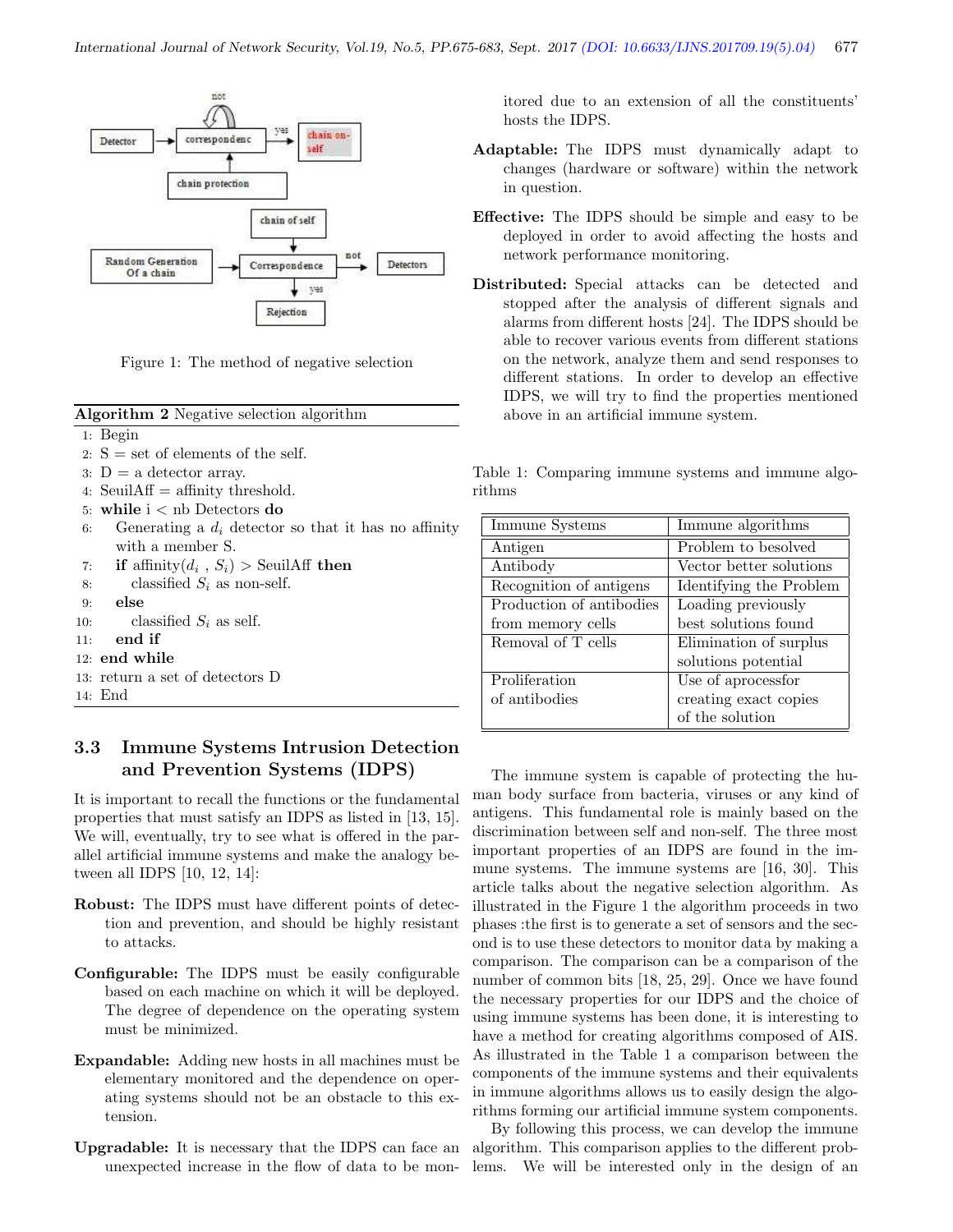IDPS inspired immune systems. The Table 2 shows a NIDPS: Generating sensors on the basis of signatures. very adapted comparison.

| Immune Systems  | <b>IDPS</b>              |
|-----------------|--------------------------|
| Thymus          | Primary IDPS(supervisor) |
| and bone marrow |                          |
| Lymphnode       | Lymphnode Local Host     |
| Antibody        | Detector                 |
| Antigen         | Intrusion                |
| SelfSelf        | Normal activity          |
| <b>Noself</b>   | Noself Abnormal activity |
|                 | (suspicious)             |

Table 2: . Comparing immune systems and IDPS

Based on this comparison,AIS for detection and intrusion prevention are proposed. These AIS consist of a primary IDPS which acts as a supervisor and a plurality of second IDPS will be installed on each host in the network. Thefunctioning of this IDPS model is as follows: These two points are crucial in creating a detector. Once the elements constituting the detector are listed with the type of each of them, the last step will be to define the values of each detector element as follows. If the item is a continuous type, it will be represented by an interval defined by two terminals.Once the elements and their respective values have been listed, the detector will be represented by a data structure containing these elements [11, 20, 21, 23, 27]. The choice of the clonal selection theory for scenario approach has been made because in this process, this theory is used to generate and refine antibody for the detection of known antigens. We could compare The clonal selection theory, antibodies and antigens detectors known to attack signatures. To conclude, this is the most frequent use of immune theories for the design of intrusion detection systems: NIDPS with detection by scenario,theory of clonal selection HIDPS with behavioral detection and theory of negative selection.

# 4 Solution Description and Global Architecture of the IDPS Results

We opted for the design of a hybrid IDPS composed of an NIDPS based on the approach of analysis by scenario, implementing the theory of clonal selection and using a signature database and a HIDPS based on behavioral approach, implementing the theory of negative selection and using a user profile database.Using immune theories, the core of our IDPS generates some varied signatures of attacks and user profiles in a pseudorandom manner. This methodology allows us to develop the analyzer to possibly discover new attacks or variants of attacks.

Our IDPS is then composed of:

- These detectors will be used to analyze the network traffic.
- HIDPS: Based on profiles of normal user's behavior in order to generate detectors able to recognize unusual behaviors of users.
- Administration console: From this console, the administrator can configure the different parameters of the IDPS, see the different alerts and start learning control. The components of our solution to be deployed are illustrated in the Figure 2 and are described as following: The NIDPS will be installed on the machine that is the network proxy to analyze all network packets. While, HIDPS will be deployed on all machines that constitute the LAN. Here is the overall architecture of our solution.

# 5 Databases Used

A large amount of information is analyzed and generated by the various components of our IDPS : the user's profiles, the alerts by the various detectors or the list of attack signatures. The use of databases is very important in the architecture of our IDPS. We opted for the use of three databases.

### 5.1 The Database "profiles"

This database contains all information about user profiles. The data contained in the database are generated by the HIDPS during the learning phase. For security reasons, user profiles must pass through the HIDPS supervisor to ensure compliance and consistency of the data in the profile.

### 5.2 The Database "signatures"

This data source is very important; it is the basis of NIDPS. It includes all the known attacks using a certain format. The format of the signature is important insofar as all detectors adopt this format. Unfortunately, there is no standard model for the codification of signatures. The signature must represent a reliable, unambiguous and accurate attributes that can recognize the attack. We must remember that the signatures will be used to analyze the network traffic. It is necessary to define the set of attributes to be used from the set of existing attributes [8, 18]. We propose in this paper a particular model of signatures. Our signature model is designed to meet the requirements by an attack signature. The attack signature must unambiguously represent the attack and should only contain information that allows recognizing the attack. In our case, the signatures are coded so as to be modifiable and can model the new attacks, with new analytical methods... etc. The analysis and synthesis of various network attacks has allowed to classify these into three classes: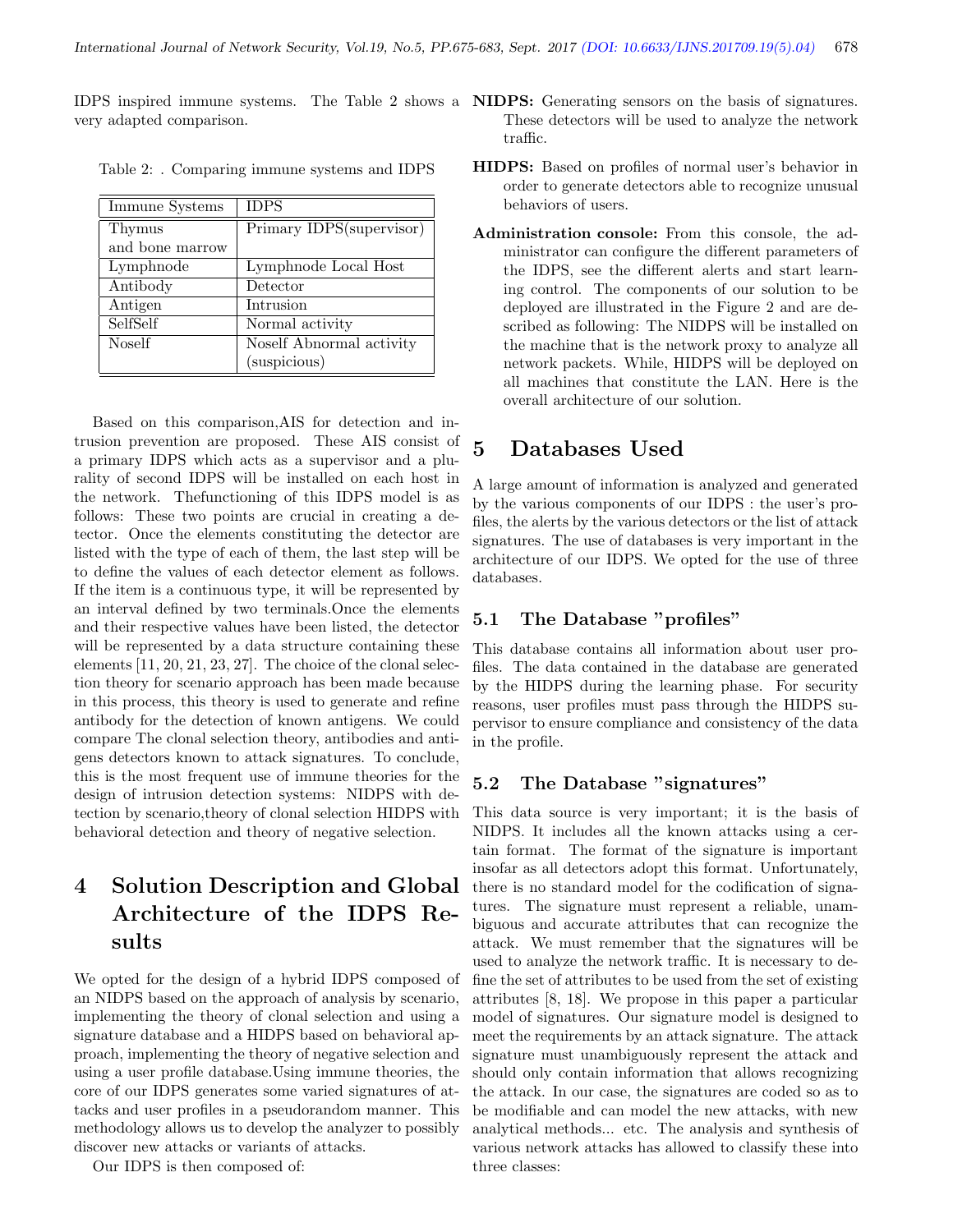

Figure 2: Global solution diagram

- Injection attacks. These will be recognized if the following channels ( $"$ , or  $1 = 1$ ) is found in the packet.
- Attacks 'Headers': These are all recognized attacks by analyzing packet headers, such as DOS attacks with spoofing headers.
- Attacks 'Requests/queries': The requests generally include several packages. Some attacks will be recognized by analyzing the set of packets that make up the request, such as attacks of input validation or buffer overflow attacks, which cannot be recognized, that the length or the number of parameters which constitute the request.

In the modelling of different classes of existing attacks, our Signature contains the following fields:

|  |  | Id   type   Action   Data   Val   Flag |  |  |  |
|--|--|----------------------------------------|--|--|--|
|--|--|----------------------------------------|--|--|--|

- Id: unique identifier of the signature.
- Type: header, data, queries/Request.
- Action: The Action Analysis (e.g., find a sub string, count the number of attributes, length of a query requested service... etc.)
- Data: In the case of attributes kind of strings: the desired string.
- Val: In the case of attributes to numeric values: the value of the attribute.
- Flag: Additional information.

The identifier serves as an index in the signatures database while the type allows to find the table that contains the signature. The action defines the processing to sponse speed to the operating system messages.

Attacks 'data': These are all recognized attacks by an-be used. This is the most important field for a signature. alyzing the data portion of the packet, such as SQL It contains a keyword that shows which method known for analyzing data.

#### 5.3 The Database "Alerts"

This database will list all the alerts generated by the detectors of the two components of IDPS (NIDPS and HIDPS). Each alert should inform the administrator about suspicious event, providing enough information: time, date, sensor, signature or abnormal behavior, the attacker, the victim. This database will be accessed by the administrator to identify traces of attacks or anomalous behavior.

# 6 HIDPS with Behavioral Approach

The first stage of deployment HIDPS is undoubtedly the learning step, during which it traces back to normal user's behavior by creating a profile for each. User profiles are a source of data that can tell us about the behavior of the users. We chose to use the following information to model a user profile:

- Name of the user;
- Root directory;
- Average consumption CPU and RAM;
- Opening time/closing sessions.

Other information could be used, such as the average consumption of bandwidth, most visited websites, the re-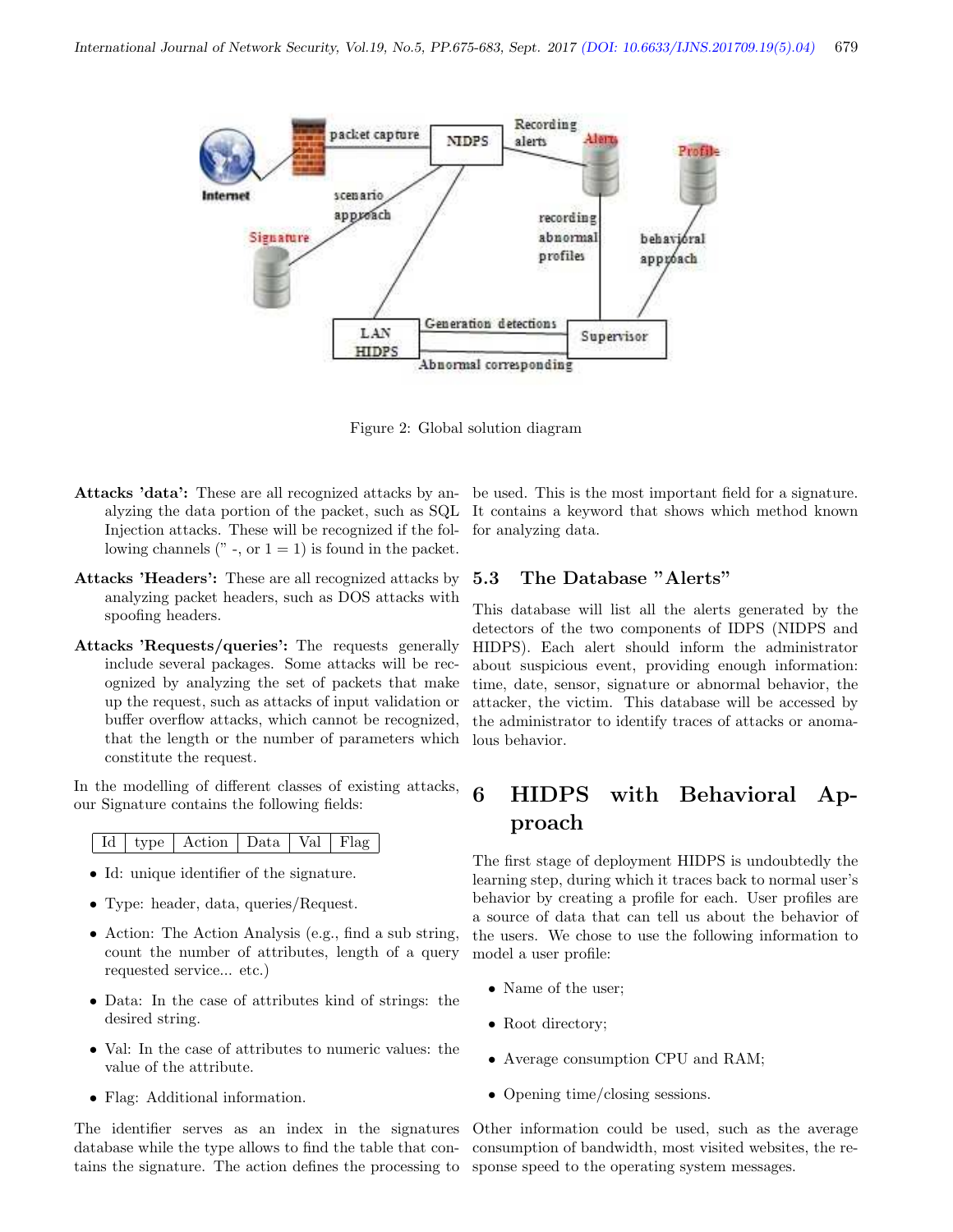## 6.1 Architecture HIDPS

Our HIDPS will consist of a HIDPS supervisor and a plurality of HIDPS slaves to be deployed throughout the network components machinery. The theory of negative selection is the HIDPS core. This theory runs in two phases: the generation of detectors and attack prevention and behavior analysis. The first phase runs on the HIDPS supervisor, which sends alarms generated at HIDPS slaves to execute the second phase of the theory. This consists of analyzing the actual behavior of the user on the basis of sensors.

### 6.2 HIDPS Supervisor

HIDPS the supervisor's role is to:

- Extract the users of the database profiles.
- Generate detectors and send them to HIDPS slaves by running the first phase of the theory of negative selection those generating sensors that gather all the necessary information for the analysis of user behavior in the future.
- Analyze the HIDPS of reports slaves and list alerts in a database.
- Send commands to start the learning phases, analysis, launch and stopping HIDPS slaves.

### 6.3 HIDPS Slaves

The main role of HIDPS slaves role is to:

- Generate user profiles during the learning phase.
- Run the second phase of the theory of negative selection, which involves using sensors generated by the first phase in order to analyze the behavior of the user.

### 6.4 Theory of the Negative Selection

Our HIDPS is based on this theory; it can generate alarms from the user profile and set up at the end to recognize suspicious behaviors. As we have previously seen,this theory runs in two phases:

Phase I: Generation of detectors.

This stage runs on the HIDPS supervisor. During this phase, we extract the user profiles from the database. Each profile will be considered the self system and will be used for the random generation of detectors. Then, a test is set up to purge all alarms generated by keeping only those who do not recognize the self-chain. This phase is shown in Figure 3.

#### Phase II: Analysis.

This phase runs on HIDPS slaves. During this phase, we operate the detectors generated by the proceeding



Figure 3: Phase I of negative selection (generation of detections)



Figure 4: Phase II of negative selection

phase to conduct the analysis of the current behavior of the user. The HIDPS slave must have sensors to inform it about the current behavior of the user. A function will measure the degree of resemblance between that conduct and the detectors previously generated,then an alert is generated if it reaches a certain percentage. This phase is shown in Figure 4.

### 6.5 Operation HIDPS

As it is clear in the Figure 5, the HIDPS are deploying and starting in two phases:

- Learning phase: The HIDPS supervisor sends the command from the beginning of the learning phase for different HIDS slaves. During the learning phase, the HIDPS slave periodically retrieves the user's behavior information.
- Monitoring Phase: During this phase, the supervisor HIDPS extracts the profiles of each user, applies the first phase of the negative selection theory to generate detectors. Detectors will be sent to each slave HIDPS with the start command of the monitoring phase.

# 7 NIDPS with Scenario Approach

The second important component is the NIDPS using analysis with scenario approach. This approach requires a database of known attack signatures on the basis of these signatures, the core of NIDPS generates detectors, can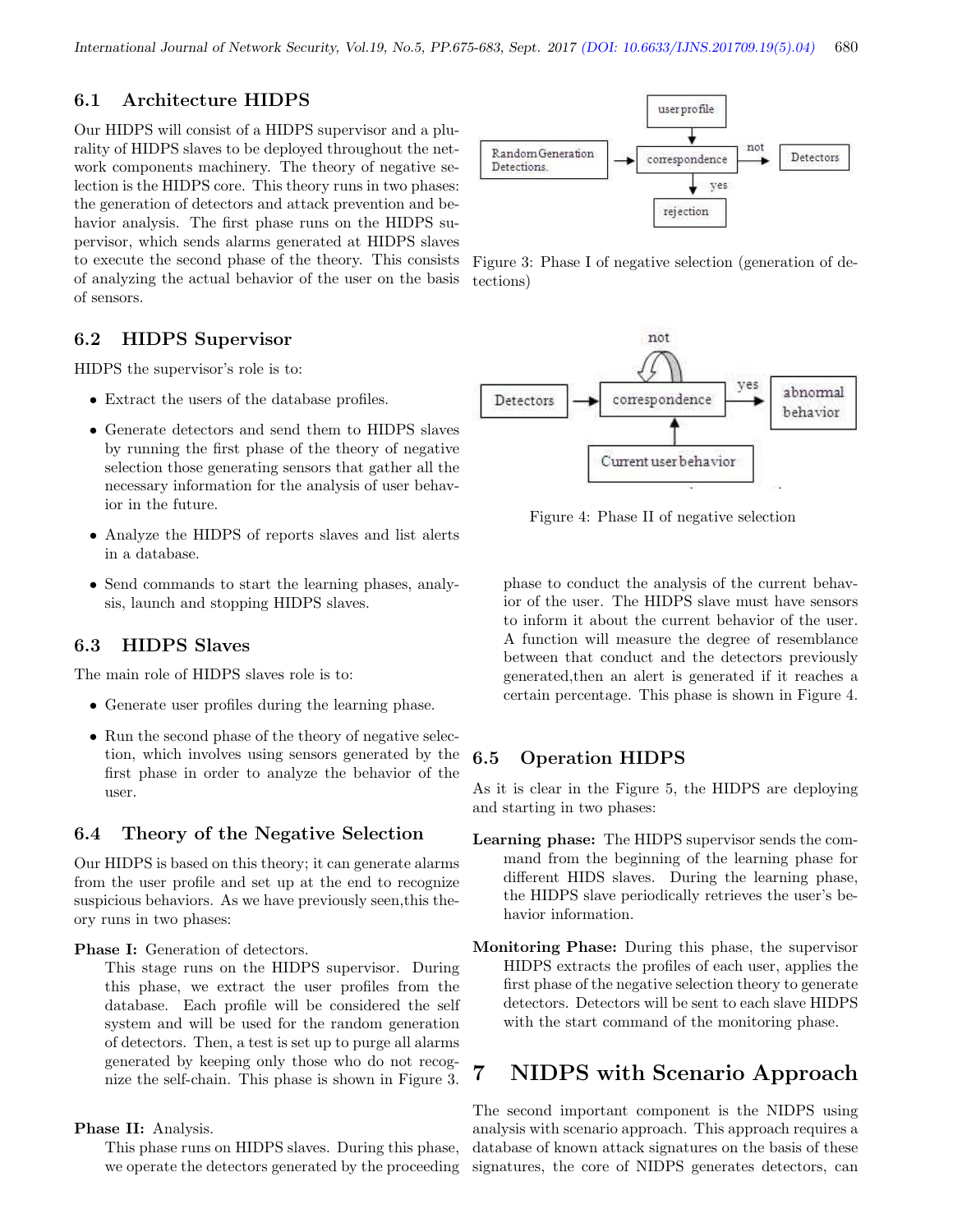

Figure 5: Mode of operation HIDPS

recognize the original signature, but also the signatures derive from the latter. The NIDPS core contains mainly the analysis function; it is based on the theory of clonal selection. The function analysis of our NIDPS contains both detectors generating process and their introduction to the packet-flow analysis.

### 7.1 Architecture NIDPS

#### 7.1.1 Manager

This is the manager of the solution. The manager is responsible for:

- Starting the different components.
- Assigning different analysis tasks.
- Extracting attack signatures and generating detectors, performing clonal selection algorithm.
- Receive reports and list alerts.

#### 7.1.2 Sensor

The sensor is responsible for capturing the network packets. Different 'sensors' can be deployed in our solution to make this task lighter. If one opts for the deployment of several 'sensors', he must define for each the subset of network traffic that will capture (eg TCP, UDP, ... etc.).

#### 7.1.3 Analyzer

The analyzer is actually comparable to an antibody which is tasked to monitor and recognize certain types of antigens. In our case, the antigen in question is the attack signature to recognize. So the analyzer receives the signatures of the 'Manager' and puts in place to recognize a type of attack.We opt for the joint use of 'Analyzers Sensors'. This use guarantees alighter and autonomous solution.

### 7.2 Operation NIDPS

As illustrated in the Figure 6, our analysis uses NIDPS with the scenario approach based on the theory of clonal selection. It is used as a source of data network packets. Here are the steps for its implementation:

- Packet capture: The first step of the analysis is capturing the packets through the 'sensors' that capture and transmit the network packets to 'analyzers' to conduct the analysis. At this level, one can also save the captured packets in data structures to analyze them later if the administrator opts for deferred analysis.
- Extraction and formatting attributes: This step allows you to extract a high level of attribute vector from the captured packets to be analyzed later. This step is very important. It helps to prepare the packages for the analysis phase by making some changes on them.
- Attribute analysis: Once the 'Manager' has generated a set of detectors by applying the theory of clonal selection, the analysis function performed by the Analyzer 'compares to the type of signature, a set of detectors with the attributes of packets. Based on this comparison,many reports are generated.

# 8 Conclusions

The objective of this work was to design and implement an IDPS inspired for immune systems. The IDPS is a very important brick in any security system. Several research studies using different methods and approaches have been devoted to these. Among these, the artificial immune systems, inspired by the natural immune systems, can be very interesting for the field of intrusion detection, given the similarity of features and objectives of the latter. We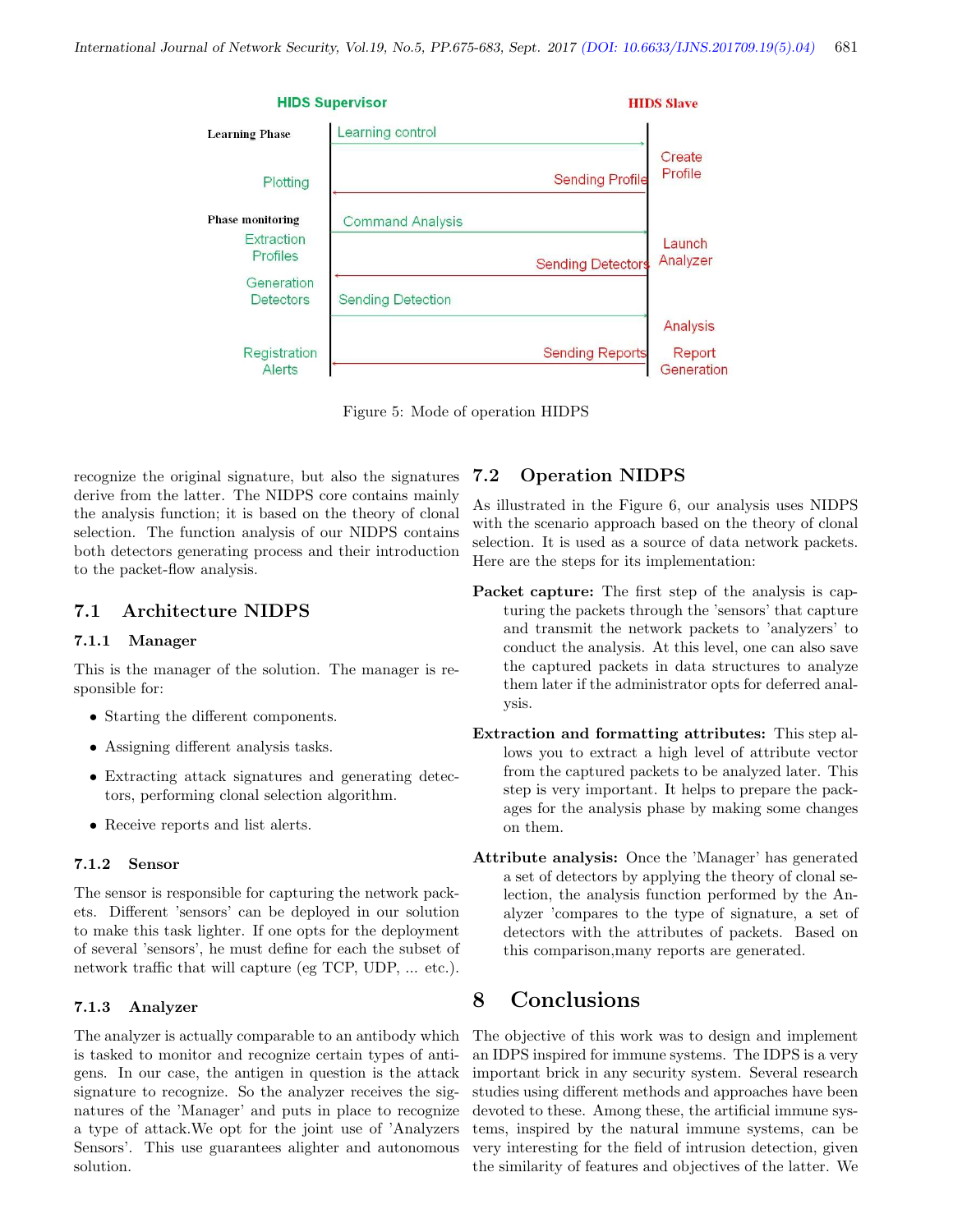

Figure 6: Mode of operation NIDS

focused on the two main theories that are the basis of the immune response, namely the theory of clonal selection and the theory of negative selection. The study of these two immune theories, in the case of intrusion detection,shows that the theory of clonal selection is more appropriate for the scenario analysis, while the theory of negative selection is more appropriate for behavioral analysis. The choice of implementing an IDPS is very important, especially if one considers that the IDPS will be deployed on a network with multiple machines with different hardware and software configurations. As a matter of fact, the IDPS is designed hierarchically and can be distributed across multiple machines,so it requires the analysis of data from different sources. Accordingly, we have designed a hybrid IDPS (NIDPS  $+$  HIDPS), analyzing the two sources of information and using both immune theories.

## References

- [1] M. Aljabr, "Using classification algorithms in building models for network intrusion detection," International Journal on Numerical and Analytical Methods in Engineering, vol. 3, no. 3, pp. 57–62, 2015.
- [2] K. Boukhdir, A. Boualam, S. Tallaland H. Medromi, and S. Benhadou, "Conception, design and implementation of secured uav combining multi-agent systems and ubiquitous lightweight idps (intrusion detection and prevention system)," International Journal on Engineering Applications, vol. 3, no. 1, pp. 1– 5, 2015.
- [3] J. Brownlee, "Clonal selection theory & clonalg selection classification algorithm," Master of Information Technology, Swinburne, University of Technology, 2004.
- [4] L. N. De Castro, "An introduction to the artificial immune systems," in Handbook of Natural Computing, pp. 1575–1597, 2012.
- [5] L. N. De Castro and J. I. Timmis, "Artificial immune systems as a novel soft computing paradigm," Soft Computing, vol. 7, no. 8, pp. 526–544, 2003.
- [6] L. N. De Castro and F. J. Von Zuben, "Learning and optimization using the clonal selection principle," IEEE Transactions on Evolutionary Computation, vol. 6, no. 3, pp. 239–251, 2002.
- [7] L. N. De Castro, F. J. Von Zuben, and G. A. de Deus, "The construction of a boolean competitive neural network using ideas from immunology," Neurocomputing, vol. 50, pp. 51–85, 2003.
- [8] K. D. D. Cup, Data/the UCI KDD Archive, Information and Computer Science, University of California, Irvine, 1999.
- [9] L. N. de Castro and J. Timmis, "Artificial immune systems: A novel paradigm to pattern recognition," Artificial Neural networks in Pattern Recognition, vol. 1, pp. 67–84, 2002.
- [10] F. S. de Paula, L. N. de Castro, and P. L. de Geus, "An intrusion detection system using ideas from the immune system," in IEEE Congress on Evolutionary Computation (CEC'04), vol. 1, pp. 1059–1066, 2004.
- [11] M. Enshaei, Z. M. Hanapi, and M. Othman, "A review: Mobile ad hoc networks challenges, attacks, security, vulnerability and routing protocols," International Journal on Communications Antenna and Propagation, vol. 4, no. 5, pp. 168–179, 2014.
- [12] Y. Farhaoui and A. Asimi, "Performance assessment of the intrusion detection and prevention systems: According to their features: the method of analysis, reliability,reactivity, facility, adaptability and performance," in The 6th IEEE International Conference on Sciences of Electronics Technologies Information and Telecommunication (SETIT'12), 2006.